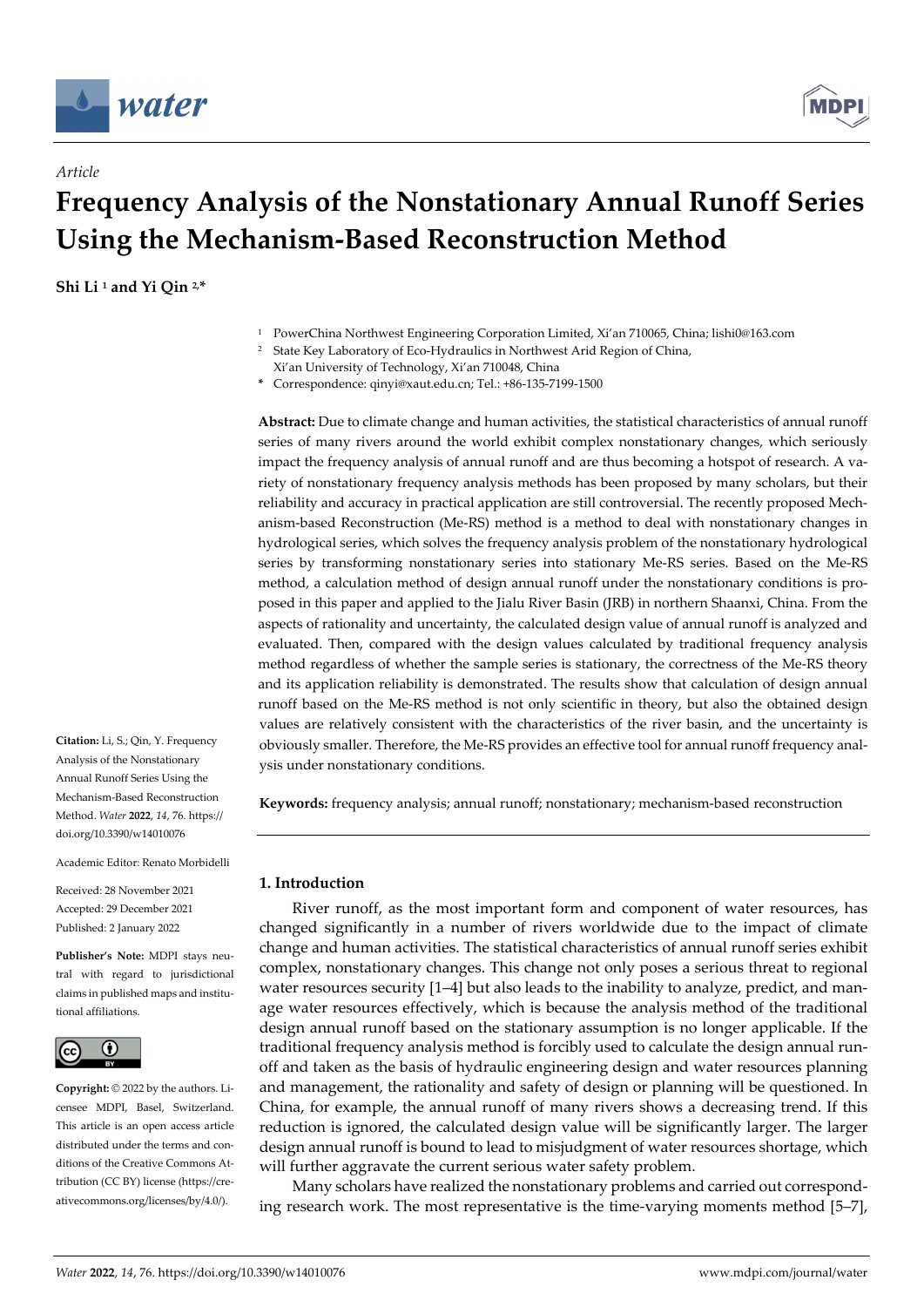whose basic idea is to assume that the distribution type of hydrological variable is unchanged, but the statistical parameters of the distribution change over time or other covariates. Vogel et al. [8] analyzed the time‐varying trend of flood peak discharge series and design flood in the United States using a time‐varying moments model established by the exponential model combined with the two-parameter lognormal distribution. They concluded that the flood magnitude in many areas is increasing, and the 100‐year flood may become more common. Zeng et al. [9] constructed the time‐varying moments model of flood series of Xidayang reservoir based on P‐III distribution and verified that the time‐ varying P‐III distribution model fits better to the flood series than the traditional P‐III curve. The generalized additive models for location, scale, and shape (GAMLSS) [10] pro‐ vide a way for the time‐varying moments method to link the physical causes, that is, to establish the relationship between statistical parameters and physical factor covariates, including the climate change and human activity factors [11,12].

Although the time‐varying moments method can describe the nonstationary changes of hydrological series well, it is difficult to apply in practice because there might be differ‐ ent design values every year for the same design standard [13,14]. For example, Villarini et al. [15] found that the 100‐year design flood in the Little Sugar Creek in the United States could range from the minimum of 2.1 m<sup>3</sup> s<sup>-1</sup> km<sup>-2</sup> (1957) to the maximum of 5.1 m<sup>3</sup> s<sup>-1</sup> km<sup>-2</sup> (2007). In order to solve this problem, many scholars have proposed the methods of expected waiting time (EWT) [16,17] and expected number of exceedance (ENE) [18,19] to redefine the return period concept. Some studies have also proposed equivalent reliability (ER) [20], design life level (DLL) [21], and average design life level (ADLL) [22] methods based on the concept of reliability. These methods effectively solve the multivalue problem of hydrological design, but some controversy remains. Some studies be‐ lieved that the trend exhibited in an observed hydrological series, which is often regarded as a type of nonstationarity, may actually be periodic frequency swings in a stationary process [23]; even the word "trend" is not well defined [24]. In practice, the design quan‐ tile obtained for a given reliability over the design lifetime varies with the choice of initial time and the curve type used for fitting the relationship between the statistical parameters and the covariates. This means that the reliability of the future design values depends heavily on the time-varying characteristics of statistical parameters; however, the uncertainty about the prediction of statistical parameters is greatly increased due to the lack of ergodicity of the time series. As Serinaldi and Kilsby [25] pointed out, when the model structure cannot be inferred in a deductive manner, and nonstationary models are fitted by inductive inference, the model structure introduces an additional source of uncertainty so that the resulting nonstationary models can provide no practical enhancement of the credibility and accuracy of the predicted extreme quantiles, whereas possible model mis‐ specification can easily lead to physically inconsistent results.

Obviously, the core problem of the nonstationary frequency analysis problem is the non‐simplicity of the sample series. If the nonstationary sample series can be converted into a stationary one, all the aforementioned problems will no longer exist because there are already mature analytical theories and technical methods for this simple series. To retain the advantages of traditional frequency analysis method and avoid the weaknesses of current nonstationary frequency analysis methods, Qin and Li [26] proposed a Mecha‐ nism-based Reconstruction (Me-RS) method to reconstruct nonstationary series into stationary series according to the physical mechanism. In this paper, we propose a complete nonstationary frequency analysis method for annual runoff series based on the theory of Me‐RS. We then took the nonstationary annual runoff series in the Jialu River Basin (JRB) in northern Shaanxi as an example and analyzed the uncertainty of the deduced design annual runoff by Bootstrap method to verify the practicability and reliability of the non‐ stationary frequency analysis method proposed in this paper.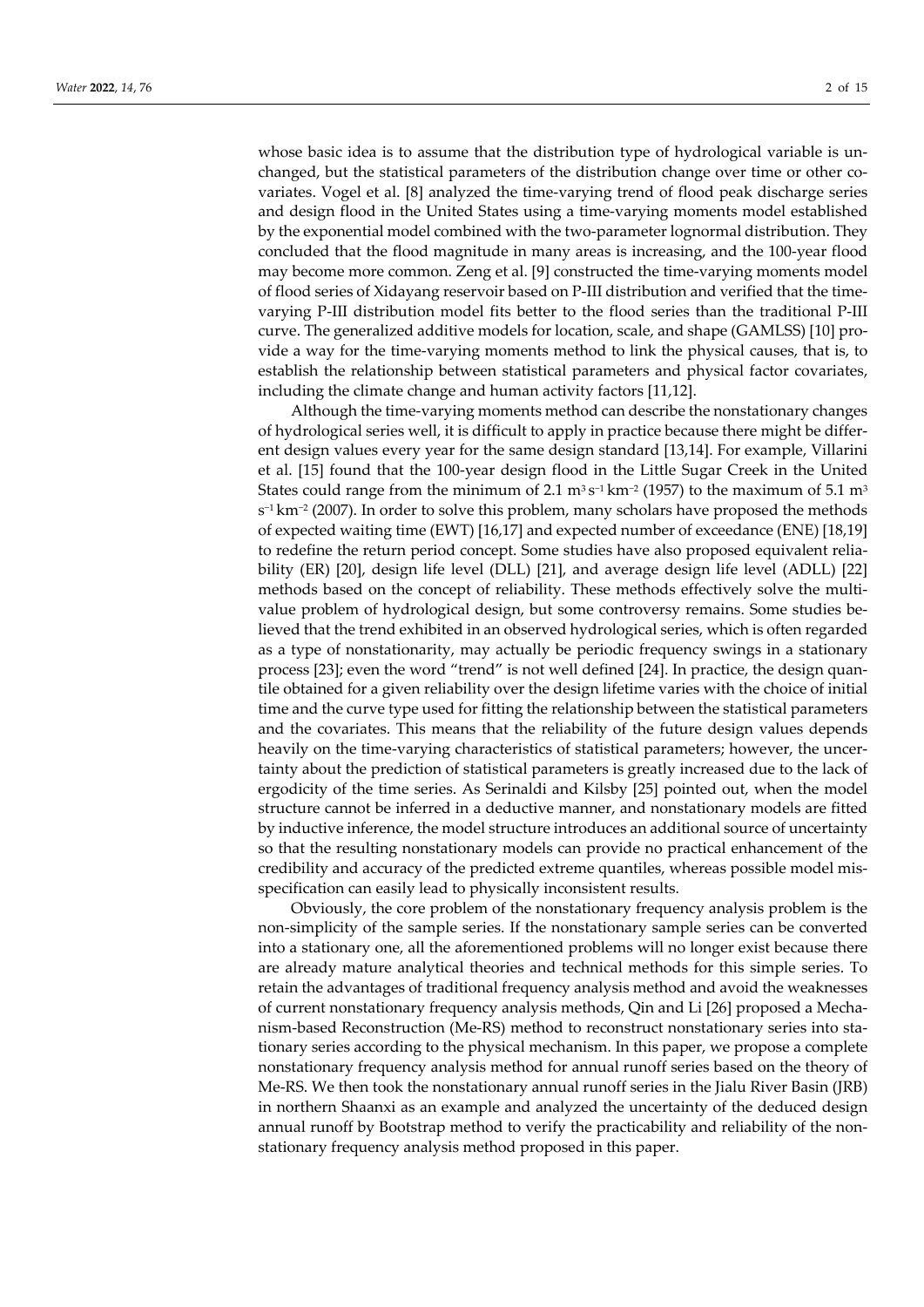# **2. Methodology**

# *2.1. Me‐RS Method*

The core thought of the Me-RS method is based on the assumption that "the nonstationary changes of hydrological variable *Y* is caused by the nonstationary changes of its influencing factors." For example, the trend variations in runoff may be due to the trends in some of its meteorological factors, such as precipitation, temperature, etc., while the abrupt changes in some specific stages may be caused by the intensification of some human activities, such as the sudden increase of water consumption due to the construction of irrigation projects, and the adjustment and utilization of runoff by reservoir projects. From the perspective of causality, these meteorological factors or human activity factors are the root of runoff change, and these influence factors always act on runoff in their specific ways. In the Me‐RS method, the action function describes the mechanism of the influence factor on the research variable is defined as the Mechanism function.

In general, the change in a hydrological variable *Y* is the result of the influence of multiple factors *X*1, *X*2, …, *Xi*, as shown in Figure 1. Under the condition that the influence of other factors remains unchanged, the effect of single influence factor *Xi* on the hydro‐ logical variable *Y* is described as a Mechanism function *fi*(*Xi*). The Mechanism function, which represents the physical mechanism of hydrological phenomena, will never change. For instance, in the flow discharge *Q*=*AV*, *A* is the cross‐sectional area, and *V* is the flow velocity. When *V* or *A* or both change with time, *Q*(*t*) also changes with the values of *A*(*t*) or *V*(*t*) or both, but the Mechanism function  $f_A(\cdot)$  or  $f_V(\cdot)$  remains unchanged. In other words, *V* and *A* may change with time in the specific environment, but the mechanism that the flow discharge equal to the multiplication of these two Mechanism functions will never change. Therefore, the physical mechanism will remain unchanged no matter how the state of *Xi* changes with time.



**Figure 1.** The relationship between hydrological variable *Y* and its influencing factors.

According to the above concept of Mechanism function, the relationship model be‐ tween *Y* and the Mechanism function of multiple influence factors can be established. Due to the complexity of hydrological systems and the analytical capability, statistical models are usually used to describe the relationship between *Y* and its explanatory variables. There are two general forms of statistical models: the superposition model and the multiplication model.

$$
Y(t) = \sum_{i=1}^{N} f_i(X_i(t)), \qquad (1)
$$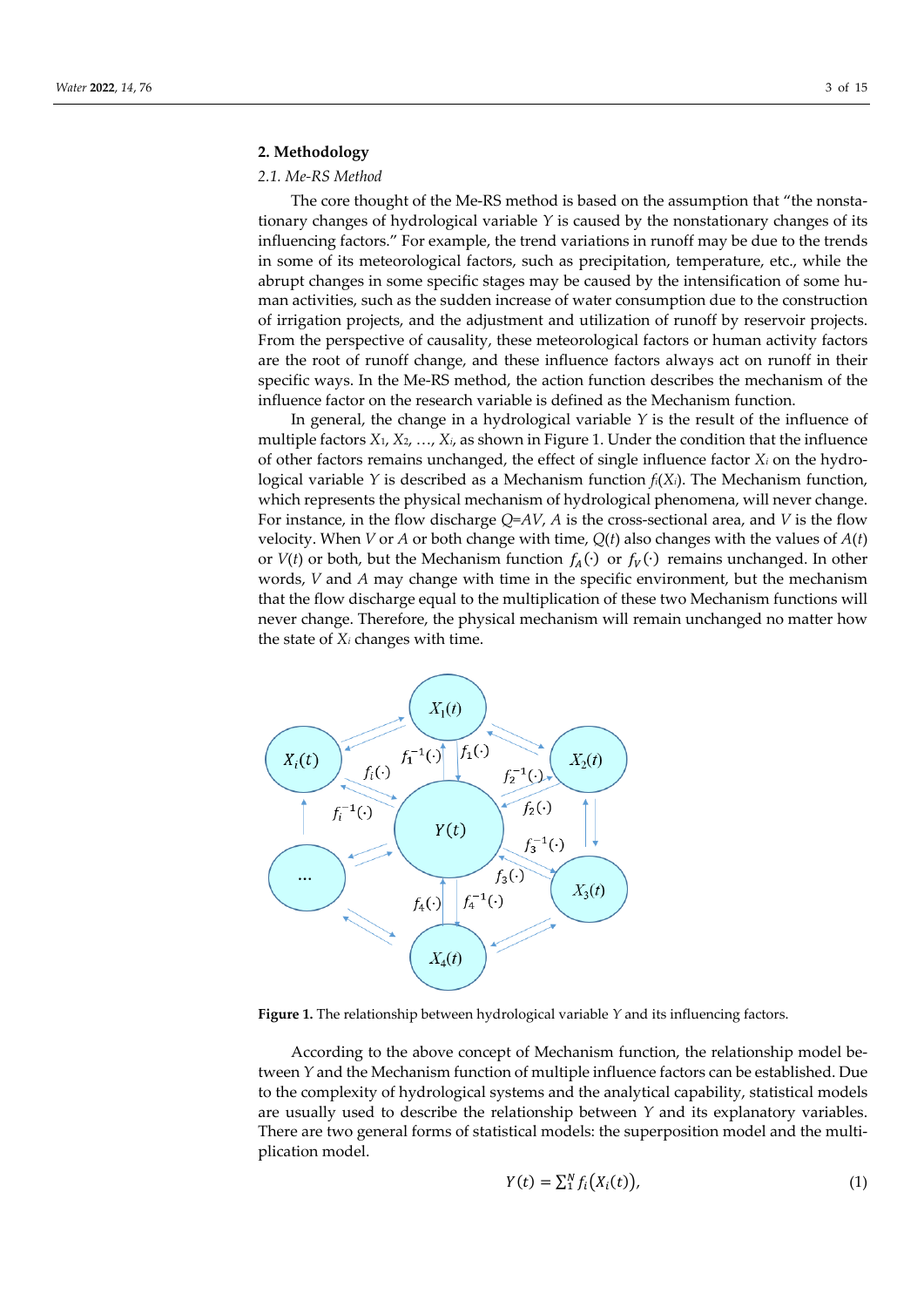$$
Y(t) = \prod_{1}^{N} f_i(X_i(t)),
$$
\n(2)

where *N* is the number of influencing factors of hydrological variable  $Y$ , and  $f_i(X_i(t))$  is the Mechanism function of influencing factor *Xi*. Assuming that *n* of *N* influence factors are known, the effect of the remaining *N*-*n* unrecognized influence factors shows randomness and is denoted by  $\xi$ . Then, the Equations (1) and (2) can be written as:

$$
Y(t) = \sum_{i=1}^{n} f_i(X_i(t)) + \xi,
$$
\n(3)

$$
Y(t) = \prod_{i=1}^{n} f_i(X_i(t))\xi.
$$
 (4)

Considering the universal interaction among the hydrological elements in the hydro‐ logical system, there is no absolute independence among the explanatory variables, and their interactions make the hydrological system exhibit a highly complex nonlinear state. Therefore, the multiplication model is more applicable to describe the hydrological sys‐ tem than the superposition model. Since the nonstationary change of *Y*(*t*) is caused by the nonstationary changes in some influencing factors, if the effects of all the nonstationary factors are removed from  $Y(t)$ , as shown in Equation (5), the remainder will show stationarity.

$$
\frac{Y(t)}{\prod_{1}^{m} f_i(x_i(t))} = \prod_{m+1}^{n} f_{m+1}(x_{m+1}(t)) \cdot \xi = \delta,
$$
\n(5)

where *m* is the number of nonstationary influencing factors. The right side of Equation (5) is the multiplication of the Mechanism functions of the remaining stationary factors and other unrecognized influence factors, which is denoted as  $\delta$ , and is usually considered as a natural random variable with a probability distribution characterized by the mean  $\mu$ and variance  $\sigma^2$ . If only a subset of the nonstationary factor *X*<sub>1</sub>, *X*<sub>2</sub>, ..., *X*<sub>*l*</sub> ( $k$ *m*) is considered, it is still a nonstationary series. However, when the most important nonstationary factors are removed, the remaining series can achieve the statistical stationary state. According to the Me‐RS idea, the Me‐RS function of *Y*(*t*) is defined as

$$
RS(t) = \frac{Y(t)}{\prod_{1}^{m} f_i(X_i(t))}.
$$
\n
$$
(6)
$$

The new stationary series reconstructed by the Me‐RS function is called the Me‐RS series, denoted as *RSt*. Theoretically, when all the influencing factors causing nonstationary changes in *Y* are identified (i.e., *l* = *m*), and the Mechanism functions are constructed accurately, the Me-RS series  $\{RS_t\}$  ( $t = 1,2,...$ ) calculated by the Me-RS function is stationary and can be used in any case where a stationary series is required. Although it is im‐ possible to obtain an absolute stationary process due to the limitations of our understand‐ ings and existing methods, it is practical to achieve the statistical stationary state. As the correct explanatory variable Mechanism functions are continuously added to the Me‐RS function, the Me‐RS series will gradually tend to be statistically stationary and closer to a random noise.

Due to the causal relationship between the research variable *Y* and its influence fac‐ tors, the nonstationarity (linear, nonlinear, or abrupt change) of the research variable *Y* is consistent with the corresponding nonstationarity of the influence factors. After removing the influence of the nonstationary factors according to the Me‐RS method, the numerical characteristic of the Me‐RS series is a constant, i.e.,

$$
E[RS(t)] = E\left[\frac{Y(t)}{\prod_{i=1}^{m} f_i(X_i(t))}\right] = E(\delta) = \mu,
$$
\n(7)

$$
Var[RS(t)] = Var\left[\frac{Y(t)}{\prod_{i=1}^{m} f_i(X_i(t))}\right] = Var(\delta) = \sigma^2.
$$
\n(8)

Therefore, the Me‐RS method is not limited to a specific type of nonstationarity and is effective for any kind of nonstationary change.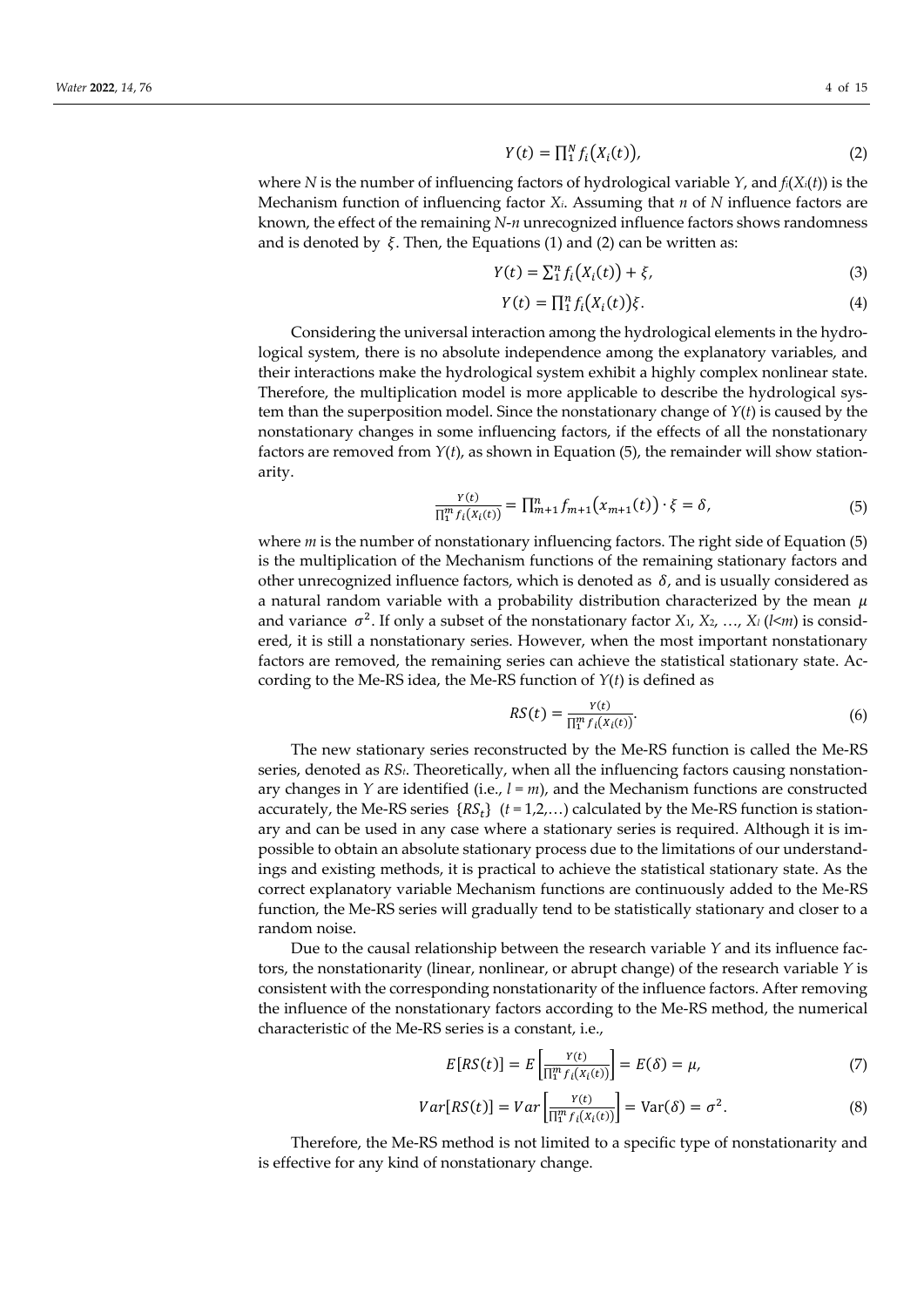## *2.2. Frequency Analysis of Nonstationary Annual Runoff Series*

After obtaining the stationary Me‐RS series, the traditional method can be used to conduct the frequency analysis, including the distribution and parameter estimation, and then obtain the design value *RSp* of the Me‐RS series under a certain standard (frequency or return period). Based on the assumption that "the nonstationary change of the hydrological variable *Y* is caused by the nonstationary change of its influence factor," as long as the value of the influence factor  $X_i$  at a certain time is determined, the design value of the nonstationary annual runoff series *Y*(*t*) can be obtained according to the definition of the Me‐RS function as follows:

$$
Y_p = RS_p \cdot \prod_{i=1}^m f_i(X_{i, design}), \tag{9}
$$

in which the *Xi,design* is the value of the influence factor at the design stage, which can be the current value or the predicted value.

# *2.3. Uncertainty Analysis Using the Bootstrap Method*

In order to provide relatively robust design results to engineering design and water resources management, it is necessary to evaluate the rationality of the Me‐RS method from the perspective of uncertainty of design value. We used the Bootstrap method [27] to quantitatively analyze the uncertainty of the design value, that is, resample the Me‐RS series *RSt N* times to obtain *N* sample series, calculate the design value *RSp*,*<sup>j</sup>* (*j*=1,2,…,*N*) of each sample series, obtain the design annual runoff  $Y_{pj}$  ( $j = 1,2,...,N$ ) according to Equation (9), and then deduce the uncertainty confidence interval  $(Y^*_{p,N\alpha/2},Y^*_{p,N(1-\alpha/2)})$  of design value under the significance level  $\alpha$ .

#### *2.4. Nonstationary Analysis*

Strictly speaking, the Mechanism function should be determined by theoretical deri‐ vation or experimental analysis. However, due to the complexity of hydrological behav‐ iors and our limited understandings, it is difficult to obtain the absolutely accurate mathematical expressions of the Mechanism function that represents the physical mechanism of hydrological behaviors. Since the influence law between hydrological elements can be implied in the statistical law, the statistical relationship between *Y* and *Xi* can be used to estimate the Mechanism function. It is clear that the estimated Mechanism function has certain uncertainty, so the nonstationary test of *RSt* is necessary. The tests used in this paper include the Mann-Kendall (M-K) test [28,29] for the trend analysis of the first moment, the Pettitt test [30] for the change-point analysis, and the Breusch-Panan (B-P) test [31] for the trend analysis of the second moment. The significance level  $\alpha$  of each test is 0.05.

#### **3. Study Area and Data**

# *3.1. Study Area*

In this paper, we took the JRB in the Yulin region of Shaanxi Province in China as the study area and conducted nonstationary frequency analysis of the annual runoff series by the Me‐RS method. The Jialu River is located along the Yellow River between Hekou and Longmen Station and the southern edge of the Mu Us Desert. The river originates from Duanqiao Village, Yulin City, Shaanxi Province, and flows from northwest to southeast and joins the Yellow River at Muchangwan in Jia County. The JRB has an approximate river length of 93 km and a drainage area of 1134 km2 and lies between the geographical coordinates of 37°58′–38°29′ N and 109°56′–110°32′ E (Figure 2). Shenjiawan Hydrological station is the control station for this area. The average annual precipitation in this basin is about 402.3 mm, 75% of which falls during the flood season. Most of the rainfall is in the form of short, intense rainstorms.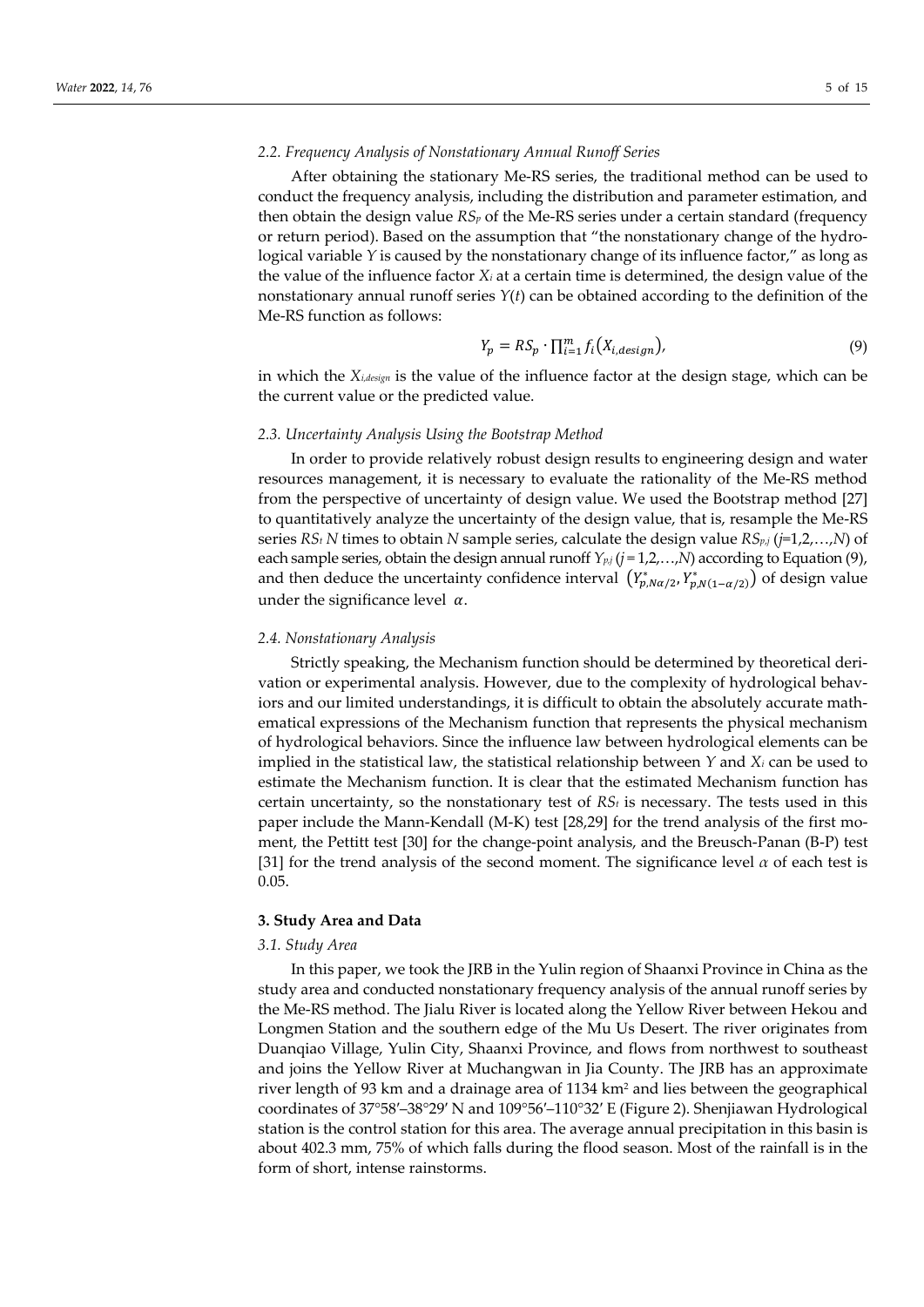

**Figure 2.** Geographic location of the JRB and meteorological and hydrological data.

#### *3.2. Data*

In the Loess Plateau area where the JRB is located, the serious water and soil loss are common. To control this phenomenon, dozens of check dams have been built in JRB. As an engineering measure of water and soil conservation, the check dams can intercept and deposit the sediment in front of the check dams, and the upstream water is slowly drained out by the horizontal pipe. However, in fact, the upstream water is often stored in front of the dam for daily use of residents; that is, the check dam is used as a small reservoir. The number of check dams is very large, with more than 20,000 in Yulin, Shaanxi Province and more than 700 in JRB alone. The continuous construction of the check dam projects results in a continuous downtrend of annual runoff series in JRB, as shown in Figure 3. The nonstationarity test methods in Section 2.4 were adopted to analyze the nonstation‐ arity of the annual runoff series in JRB, as shown in Table 1.



**Figure 3.** The annual runoff series of the JRB from 1959 to 2010.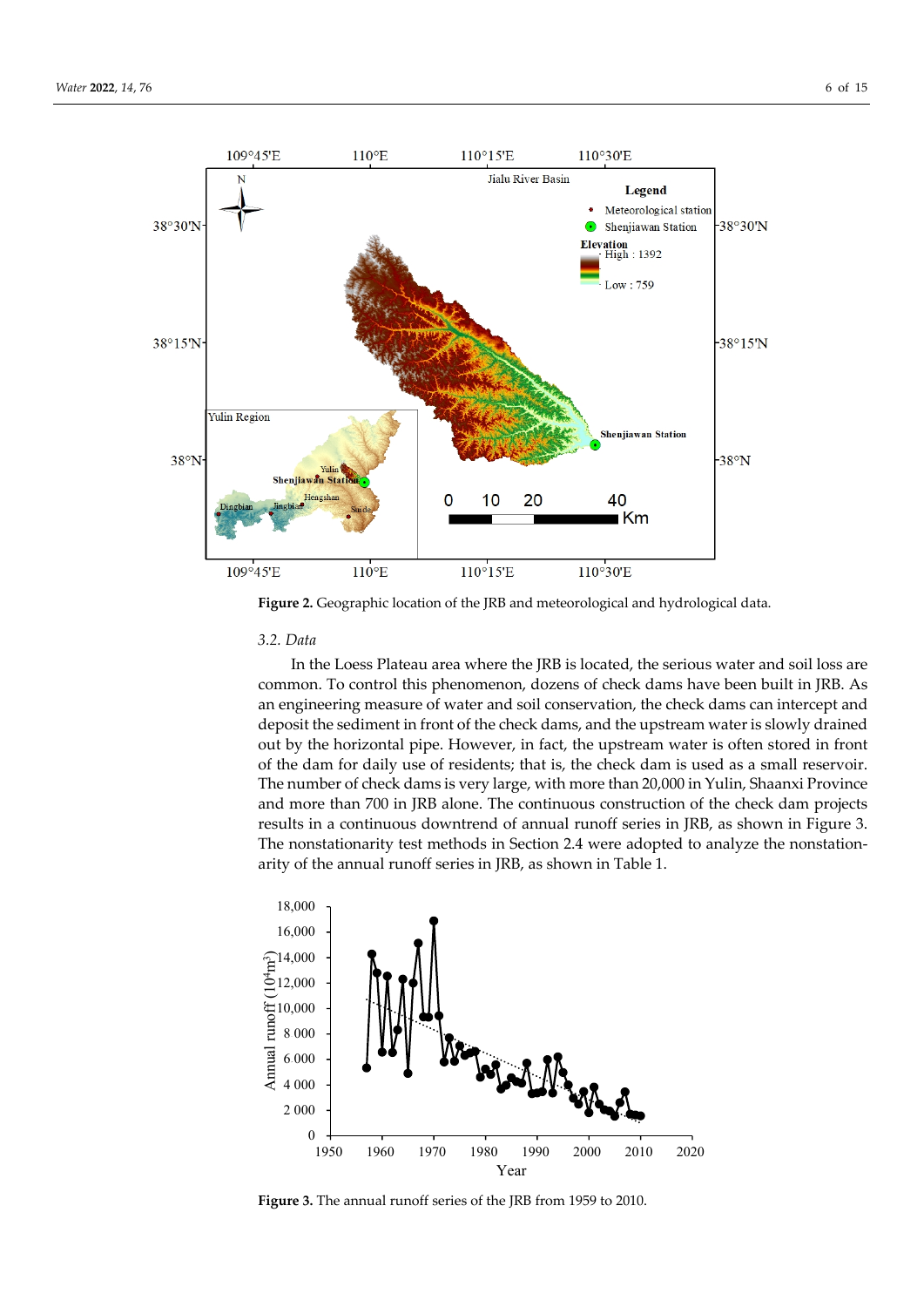| Object                         | <b>M-K Test for Mean</b> |              | <b>B-P Test for Variance</b> |      | <b>Pettitt Test for Change Point</b> |                          |
|--------------------------------|--------------------------|--------------|------------------------------|------|--------------------------------------|--------------------------|
|                                |                          | $L_{\alpha}$ |                              |      | <b>Change-Point</b>                  | <i>v</i> -Value          |
| Annual runoff series           | $-7.49$                  | 1.96         | 23.27                        | 3.84 | 1982                                 | $6.80 \times 10^{-8}$    |
| Annual precipitation<br>series | 0.50                     | 1.96         | 0.01                         | 3.84 | $\overline{\phantom{0}}$             | $\overline{\phantom{0}}$ |

**Table 1.** The nonstationary tests of the annual runoff series in JRB.

According to Figure 3 and Table 1, the annual runoff series of the JRB exhibits a strong nonstationary change. The first and second moments both show a significant trend, and an abrupt change occurred in 1982. Before the Me‐RS analysis of annual runoff series, it is necessary to identify the main influence factors and determine the Mechanism func‐ tions. The influencing factors of runoff mainly include climatic factors and underlying surface factors. Among the climatic factors, precipitation is a direct factor affecting the runoff. The annual precipitation series from 1969 to 2010 was collected in this study and is shown in Figure 4. The same nonstationary analysis is shown in Table 1.



**Figure 4.** The annual precipitation series of the JRB from 1969 to 2010.

According to the test results in Table 1, there is no significant nonstationary change in annual precipitation in JRB, so precipitation is not the main influencing factor causing the nonstationary change in runoff in JRB. Therefore, we turned our attention to the un‐ derlying surface factor. Through the field survey, it is concluded that human activities, such as the soil and water conservation engineering measures represented by check dams constructed in JRB in recent years, are the cause of the nonstationarity in annual runoff. The influence of the check dams on the annual runoff is believed to be controlled by the storage capacity and the basin area of the check dams. Therefore, the reservoir index (*RI*) proposed by López and Francés [11] is used to quantify the impact of check dams.

$$
I = \sum_{i=1}^{N} \left(\frac{A_i}{A_T}\right) \left(\frac{C_i}{C_T}\right),\tag{10}
$$

where *Ai* is the control area of each reservoir, *AT* is the basin area, *Ci* is the capacity of each reservoir, *C<sub>T</sub>* is the average annual runoff of the basin, and *N* is the number of reservoir in the basin. The *RI* series (Figure 5) exhibits a monotonic upward trend.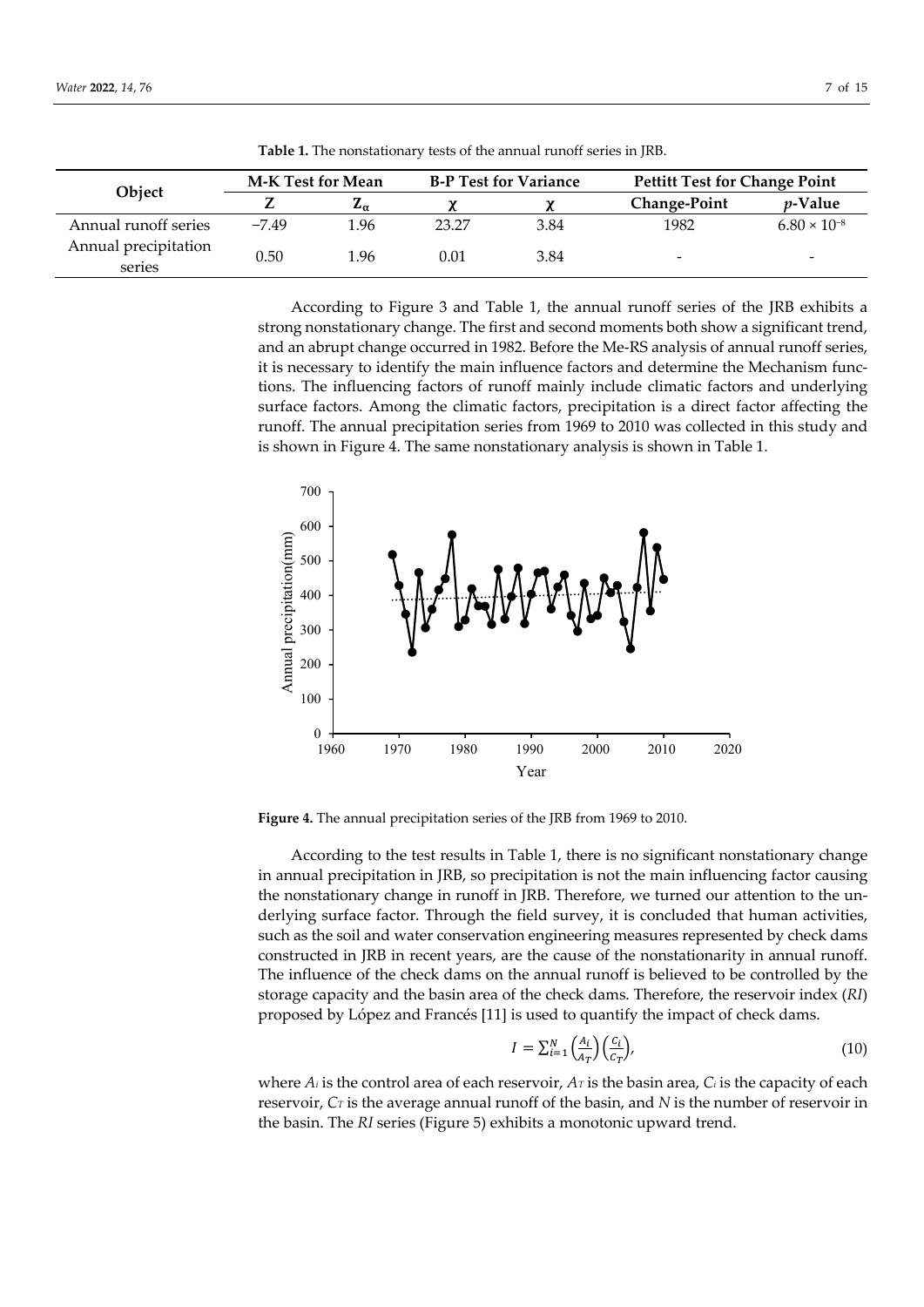

**Figure 5.** Time‐varying characteristic of the *RI* series in the JRB.

## **4. Reconstruction of the Annual Runoff Series**

# *4.1. The Mechanism Function of RI*

As pointed out in Section 2.4, there are almost no absolutely accurate Mechanism function determined by theoretical derivation or experimental analysis at present. Still, we can estimate the approximation of the Mechanism function one by one through regression approach. We first established the relationship between *Y* and *X*1, *f*1(*X*1(*t*)), as the Mechanism function of  $X_1$  and then removed the influence of the first factor, i.e.,  $\frac{Y(t)}{f_1(X_1(t))'}$ then, the Mechanism function  $f_2(X_2(t))$  of the second factor  $X_2$  was established according to the relationship between the remained series  $\frac{Y(t)}{f_1(X_1(t))}$  and the second factor *X*<sub>2</sub>; this process was repeated iteratively until the reconstructed series achieved the stationarity. In the case of this study, *RI* was taken as the main factor causing the nonstationary change in annual runoff in JRB, and the Mechanism function of *RI* was estimated by regression analysis, as shown in Figure 6 and Equation (11).



**Figure 6.** The estimated Mechanism function of the *RI* on the annual runoff.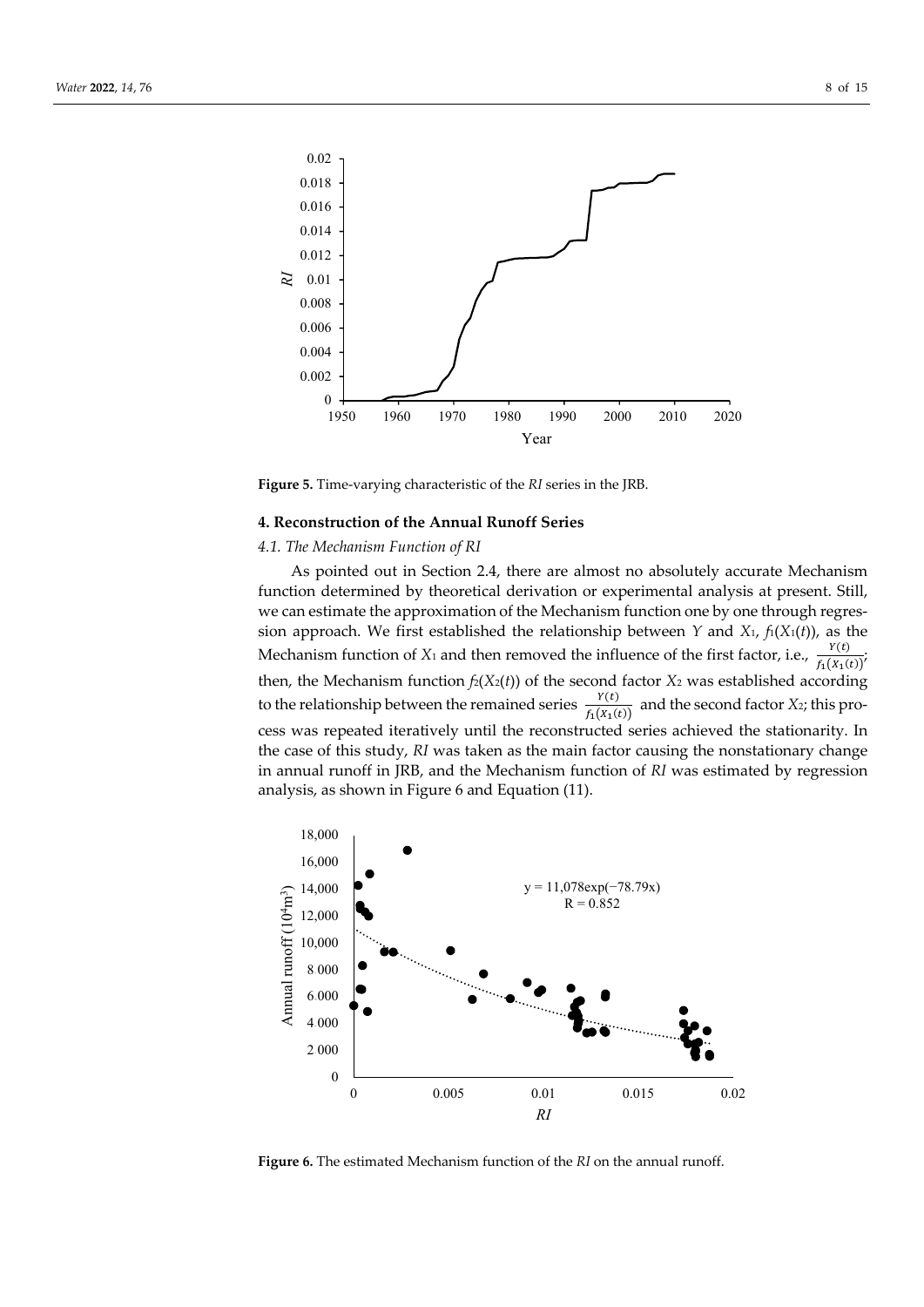$$
f(RI) = e^{-78.79RI},
$$
\n(11)

#### *4.2. The Me‐RS Function and the Me‐RS Series*

After obtaining the Mechanism function *f*(*RI*), the Me‐RS function of the annual run‐ off in JRB was determined according to Equation (6) as follows:

$$
RS_{RI}(t) = \frac{R(t)}{e^{-78.79RI(t)}}.
$$
\n(12)

We input the values of annual runoff and *RI* into the Me-RS function to obtain the Me-RS series of annual runoff, as shown in Figure 7. Since the influence of nonstationary factor *RI* is removed, the Me‐RS series of annual runoff should be stationary; otherwise, other nonstationary factors should continue to be considered. Therefore, the three nonstation‐ ary test methods introduced in Section 2.4 were used to analyze the stationarity charac‐ teristics of the Me‐RS series. The test results are list in Table 2.



**Figure 7.** Comparison of the Me‐RS series and the original annual runoff series in JRB.

| Object               | <b>M-K Test for Mean</b> |      | <b>B-P</b> Test for Variance |      | <b>Pettitt Test for Change Point</b> |                          |
|----------------------|--------------------------|------|------------------------------|------|--------------------------------------|--------------------------|
|                      |                          | 4α   |                              |      | Change-Point                         | <i>v</i> -Value          |
| Annual runoff series | $-7.49$                  | 1.96 | 23.27                        | 3.84 | 1982                                 | $6.80 \times 10^{-8}$    |
| Me-RS series         | $-0.97$                  | 1.96 | 0.12                         | 3.84 | $\overline{\phantom{0}}$             | $\overline{\phantom{0}}$ |

**Table 2.** The nonstationary tests of the Me‐RS series of the annual runoff in JRB.

Compared with Table 1, after the reconstruction with *RI*, the original annual runoff series with significant first and second moment trends and significant change-point achieved the stationarity in all aspects, which verified that the Me‐RS method is effective for any kind of nonstationary change. In this case, the Me‐RS series reconstructed by sin‐ gle‐factor *RI* has excellent stationarity, so no additional factors are added.

# **5. Frequency Analysis of the Annual Runoff Series**

# *5.1. Calculation of the Design Value of the Me‐RS Series*

Once the Me‐RS series was tested to be stationary, the design value of the Me‐RS series could be calculated according to the traditional frequency analysis method. We selected four distributions, the Pearson type III (P-III), Weibull (WEI), Log-normal (LNO),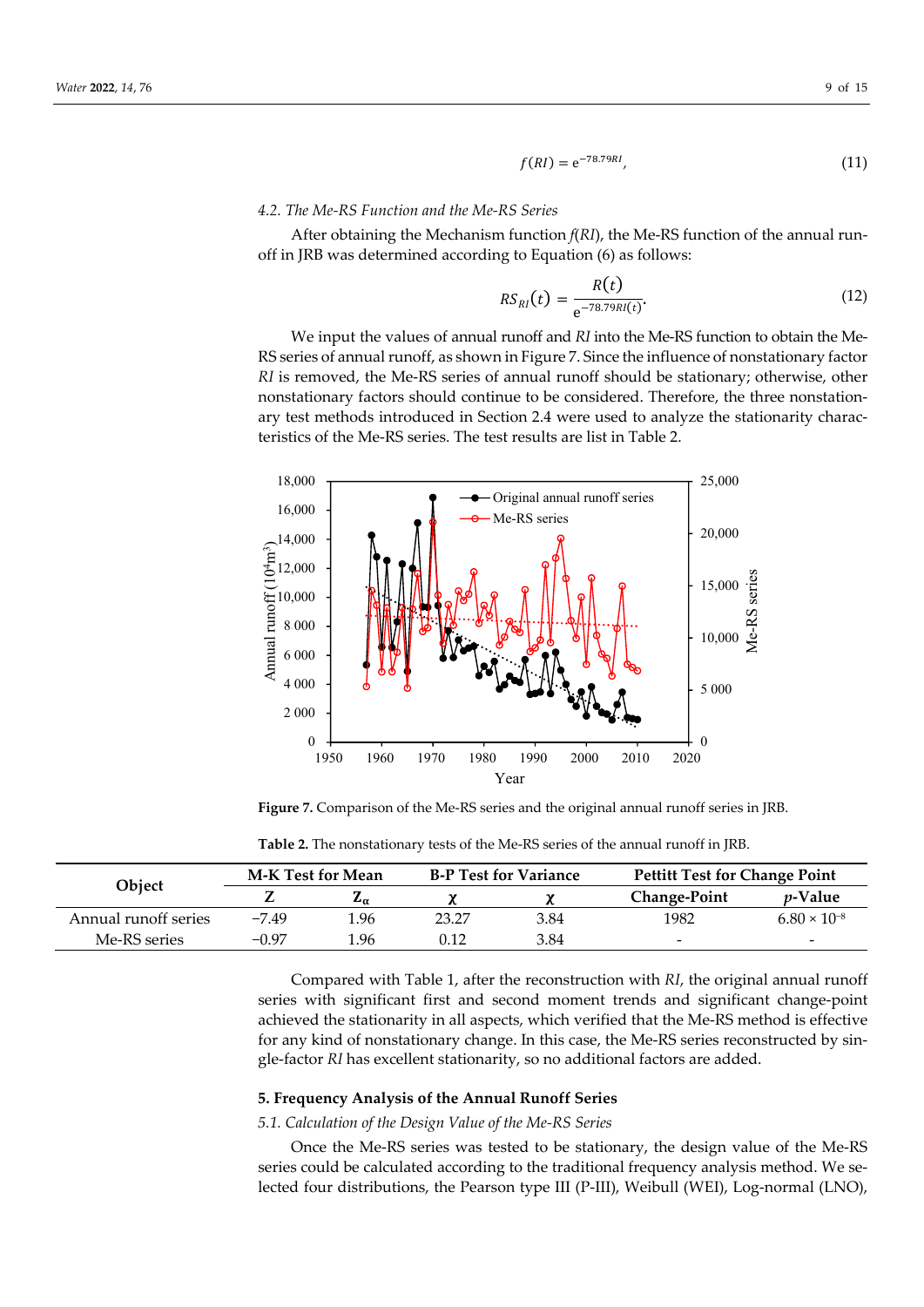**Distribution Probability Density Function** P-III  $f(x) = \frac{1}{\sigma |\mu \kappa| \Gamma(1/\kappa^2)} \left(\frac{x - \mu}{\mu \sigma \kappa}\right)$  $\frac{x-\mu}{\mu\sigma\kappa}+\frac{1}{\kappa^2}$  $\frac{1}{\kappa^2}$ <sup>-1</sup>  $\exp\left[-\left(\frac{z-\mu}{\mu\sigma\kappa}+\frac{1}{\kappa^2}\right)\right], -\infty < x < \infty, \sigma > 0, \kappa \neq 0, \frac{x-\mu}{\mu\sigma\kappa}+\frac{1}{\kappa^2} \geq 0$ WEI  $f(x) = \frac{\kappa}{\sigma} \left(\frac{x-\mu}{\sigma}\right)^{\kappa-1} exp\left[-\left(\frac{x-\mu}{\sigma}\right)^{\kappa}\right], x > 0, \mu > 0, \sigma > 0, -\infty < \kappa < \infty$ LNO  $f(x) = \frac{\beta^{\mu}}{(x - \mu)\sigma\sqrt{2\pi}} exp\left[\frac{-ln[(x - \mu) - \kappa]^2}{2\sigma^2}\right], x > \mu, \sigma > 0$ GU  $f(x) = \frac{1}{\sigma} exp\left\{-\left(\frac{x-\mu}{\sigma}\right) - exp\left[-\left(\frac{x-\mu}{\sigma}\right)\right]\right\}, -\infty < x < \infty, -\infty < \mu < \infty, \sigma > 0$ 

and Gumbel (GU) distributions, as the alternative distributions of the Me‐RS series (Table 3).

#### **Table 3.** Probability density functions of the alternative distributions.

determine the optimal distribution. Based on our analysis, the optimal distribution of the Me‐RS series of annual runoff in JRB is the WEI distribution (Table 4), and the Q‐Q plot in Figure 8 also shows the good fitting effect of WEI distribution.

The distribution parameters were estimated by the L-moments method [32]. To evaluate the fitting accuracy of the four alternative distributions, the Kolmogorov‐Smirnov test [33], the Nash‐Sutcliffe efficiency [34], and the root mean square error were used to

**Table 4.** Parameter estimation of the optimal distribution for the Me‐RS series of the JRB annual runoff.

| .)biect                 | <b>Optimal Distribution</b> | <b>Estimated Parameters</b>                               |
|-------------------------|-----------------------------|-----------------------------------------------------------|
| Me-RS series $RS_{RLL}$ | WEI                         | $\mu = 2889.237$ . $\sigma = 9846.289$ . $\kappa = 2.598$ |



**Figure 8.** Q‐Q plot of the theoretical and empirical quantiles for the Me‐RS series of the JRB annual runoff.

According to the optimal distribution and the estimated parameters, we can deter‐ mine the design quantiles for various return periods in the Me‐RS series (Figure 9).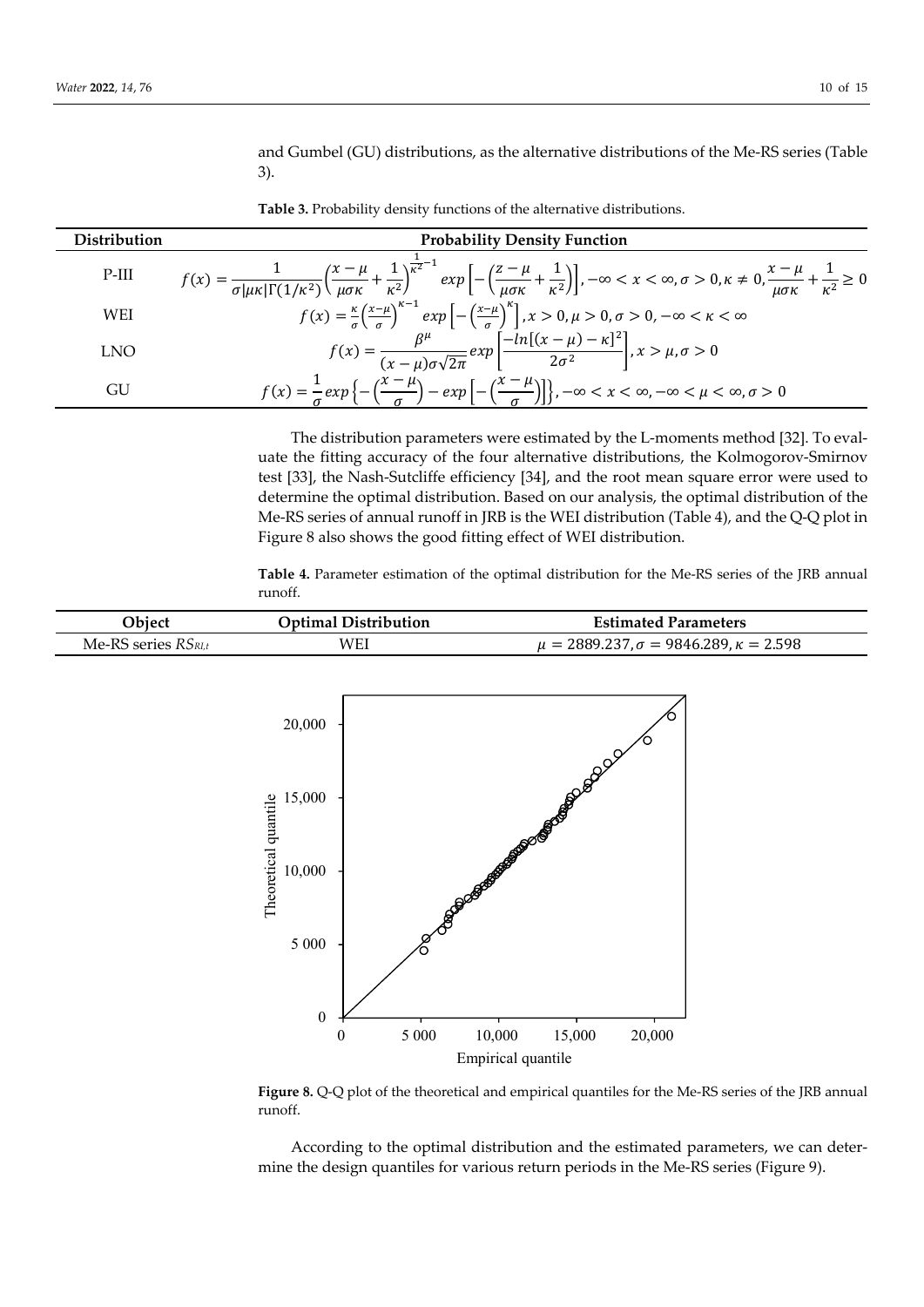

**Figure 9.** The design quantiles of different return periods of the Me‐RS series in JRB.

## *5.2. Calculation of the Design Annual Runoff*

Once the design value of the stationary Me‐RS series was calculated, and we could then determine the corresponding quantiles for the original nonstationary annual runoff series according to Equation (9). Therefore, it was necessary to determine the value of the *RI* at the design stage. Considering that a large number of check dams has been constructed in JRB, and the construction has been saturated in recent years, the *RI* calculated based on the control area and the storage capacity of the check dams should be basically maintained at the level of 2010, so the *RI* data in 2010, as shown in Figure 5, were taken as the value at the design stage. Then, according to Equation (9), the design annual runoff is shown in Figure 10.



**Figure 10.** The design values of different return periods of the Me‐RS series in JRB with the 95% bootstrapped confidence intervals.

# **6. Discussion**

# *6.1. Rationality Analysis of the Design Annual Runoff*

The rationality of the design value obtained by the Me‐RS method can be analyzed from two aspects. One is from the theoretical perspective: compared with the traditional frequency analysis method, the Me‐RS method only conducts the de‐nonstationarity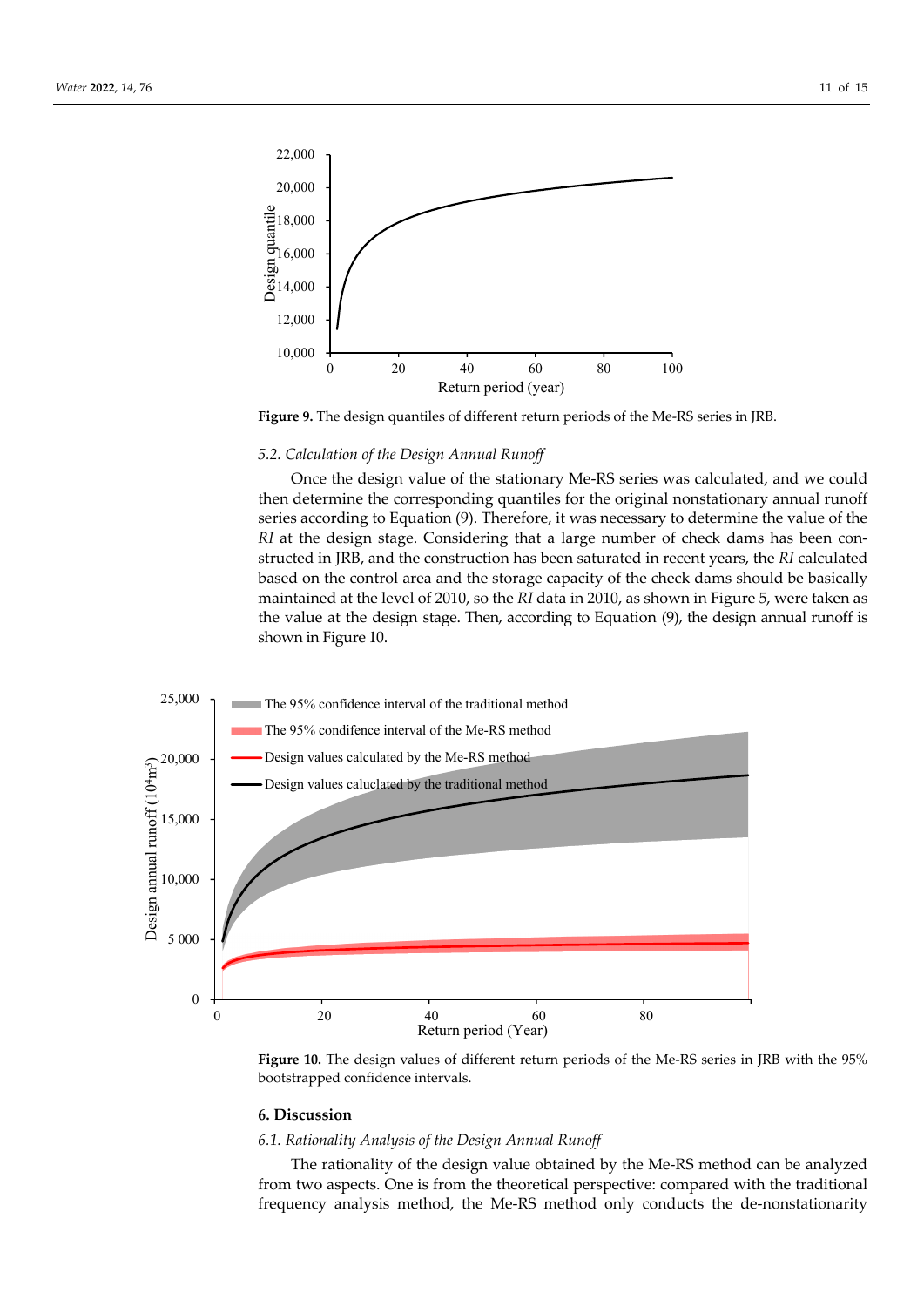transformation on the sample series to ensure that the sample series used for frequency analysis is the simple sample. This method does not change the approaches of estimating the population and calculating the design values. Moreover, the physical meaning of the Me‐RS function *RS*(*t*) is the research variable under the influence of unit Mechanism func‐ tion value. Since the design value  $RS_p$  is only a sample of the  $RS_t$  population, by using the Equation (9), the  $RS_p$  is expanded by the Mechanism function value of the design stage, and the obtained design value of the nonstationary annual runoff series is the result of the action of the influence factors under the design conditions. The second method is from the perspective of the design value: as shown in Figures 4 and 5, the precipitation has stayed the same since 1982, but with the continuous construction of the check dams, the water storage volume and the water surface area has gradually increased, resulting in the in‐ crease of the total evaporation and the decrease of annual runoff. The average annual run‐ off measured in recent 30 years and 20 years are 33.7 million  $m<sup>3</sup>$  and 30.9 million  $m<sup>3</sup>$ , respectively, which is basically equivalent to the 50%-frequency design value 26.1 million m<sup>3</sup>, indicating that the calculation results are basically consistent with the reality.

## *6.2. Comparison with the Traditional Frequency Analysis Method*

As the current nonstationary frequency analysis theories are far from mature, many hydraulic engineering methods are still designed using the traditional frequency analysis method regardless of whether the sample series is stationary, which is called here the direct traditional frequency analysis method (DTFAM). In order to compare the difference between the Me‐RS method and the DTFAM, we also used the DTFAM to calculate the design values of the annual runoff of JRB. The optimal distribution and distribution pa‐ rameters of the annual runoff series are listed in Table 5. The design values of different return period are shown by the black line in Figure 10. In practice, it is usually necessary to analyze the design values of wet, medium, and dry years, so the results at the frequencies of 20%, 50%, and 80% are list in Table 6. The results of the two methods are greatly different, and the reasons mainly include two aspects. On the one hand, for the Me‐RS method, the current *RI* value is used to calculate the annual runoff design value according to Equation (9). Therefore, the obtained design values reflect the state after the annual runoff series has been reduced. However, the sample series used by the traditional method covers the whole downtrend process of the annual runoff series, which cannot reflect the state of the present stage nor the state of any moment but the average state over the years. On the other hand, the ranking of each sample point has changed after the conversion of the original series to the Me‐RS series according to Figure 7. For example, in 1967, from the second place in the original series to the fifth place in the Me‐RS series, the change in ranking will also lead to a change in the design value. According to the meas‐ ured annual runoff data, the design annual runoff at the 50% frequency obtained by the DTFAM is  $48.5$  million m<sup>3</sup>, which is  $44\%$  or  $57\%$  larger than the measure average annual runoff values over recent 30 or 20 years, respectively, and far away from the reality.

**Table 5.** Parameter estimation of the optimal distribution for the original annual runoff series of JRB.

| Ihieci                         | <b>Distribution</b> | Estimated<br>Parameters                             |
|--------------------------------|---------------------|-----------------------------------------------------|
| Annual runoff series $R_{\pm}$ | WEI                 | $\mu = 1449.781, \sigma = 4649.454, \kappa = 1.166$ |

**Table 6.** Nonstationary design values and their uncertainties at different frequencies.

| Method             | Design Value (Width of 95% Confidence Intervals)/104 m <sup>3</sup> |                  |                  |  |  |
|--------------------|---------------------------------------------------------------------|------------------|------------------|--|--|
|                    | Frequency of 20%                                                    | Frequency of 50% | Frequency of 80% |  |  |
| Me-RS method       | 3357.52                                                             | 2610.38          | 1920.62          |  |  |
|                    | (571.35)                                                            | (514.76)         | (450.62)         |  |  |
| Traditional method | 8442.30                                                             | 4845.28          | 2734.43          |  |  |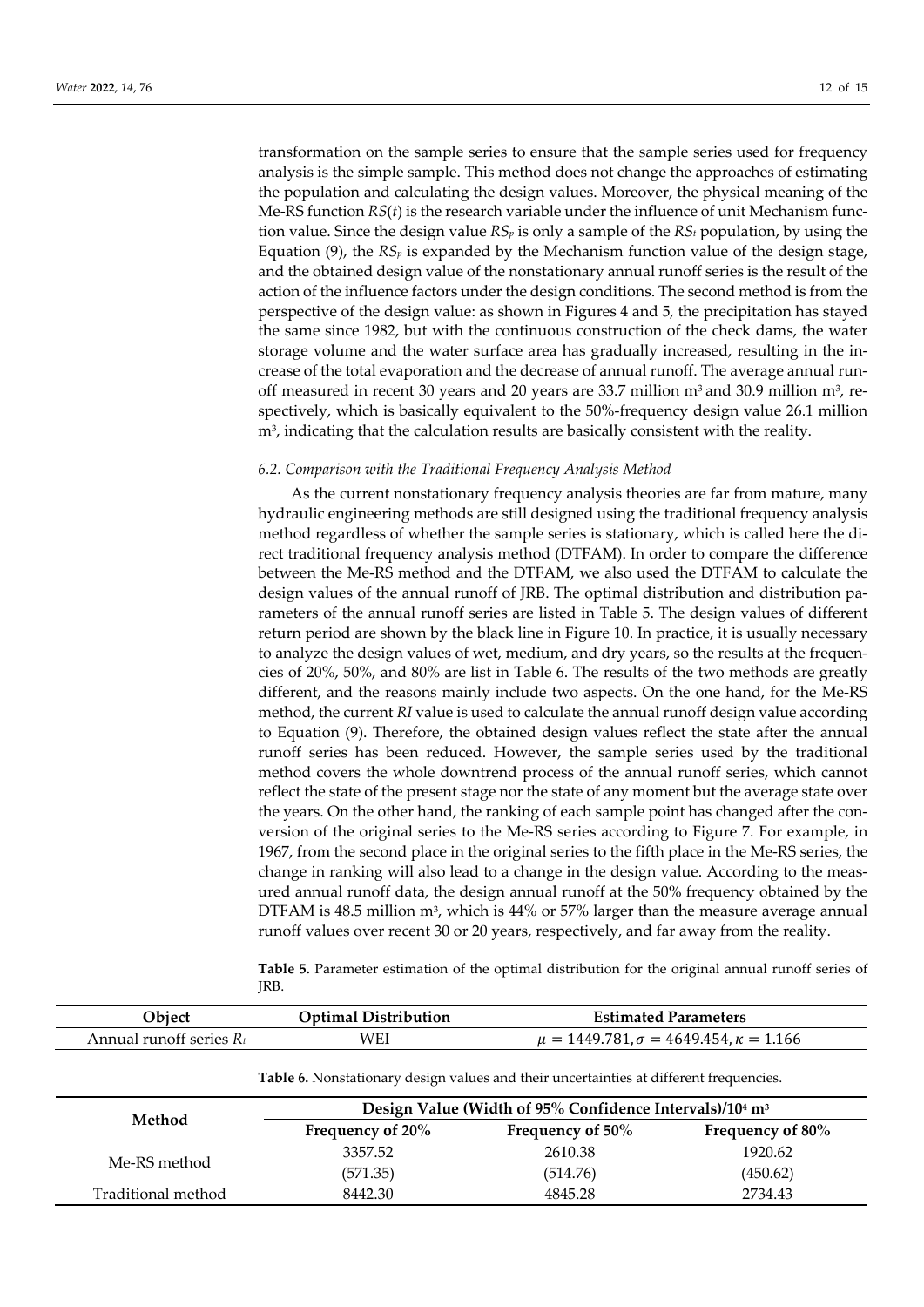According to the Bootstrap method described in Section 2.3, we further analyzed and calculated the uncertainty interval of the design annual runoff deduced by the Me‐RS method and the DTFAM, as shown in the shadow in Figure 10. As the return period in‐ creases, the uncertainty of the design value increases. However, the uncertainty change rate of the Me-RS method is significantly smaller than that of the DTFAM, and the uncertainty interval width is also far smaller. Forthe frequency of 50%, the 95% confidence intervals of design value calculated by the DTFAM vary from 40.3 million  $m^3$  to 58.9 million  $m^3$ , and even the lower limit is 19% or 30% larger than the measure average annual runoff values over recent 30 or 20 years, respectively. If the calculation results of DTFAM are used for water resources planning and management, it will have a great impact on water security. It is not consistent with the statistical principle to analyze the nonstationary hydrological series by using the traditional method based on stationary samples, so the obtained design values cannot be guaranteed to conform to the reality. Therefore, the direct use of nonsta‐ tionary sample series for traditional frequency analysis should be avoided.

#### *6.3. Application Problem of the Me‐RS Method*

According to the above discussion, the Me‐RS method is obviously superior to the DTFAM no matter the theory, the coincidence between the design value and the measured data, or the uncertainty of the design value. The main reason is that the Me‐RS method considers the physical cause of nonstationary changes of annual runoff series and obtains the stationary sample series needed for the frequency analysis according to this so as to ensure the correct use of the traditional frequency analysis method. However, the design value is related to the state of the influence factor at the design stage, which brings two problems. First, if the state of the influencing factors changes in the future, then the project constructed at the current stage will inevitably encounter unsuitable problems; for exam‐ ple, the check dams may be continuously silted in the future. Second, changes in some new influencing factors, such as significant changes in rainfall, or in other factors may lead to the unsuitable problem of the projects in the future.

For the first problem, the solution is to recalculate the new Me‐RS series according to the changed impact factor. Since the new Me‐RS series still reflects the unit action of the original factors, the design value can be recalculated combined with the existing Me‐RS series and then according to the new design value to analyze the countermeasures of the hydraulic projects. The second problem can be discussed in two ways. If the new nonstationary influencing factor is a hydrological element with observed data, we only need to reconstruct the annual runoff series by the observed data, then recalculate the design value and analyze the countermeasures of the hydraulic projects. However, if the new factor has never been observed in the past, such as the influence of some human activities that has never occurred, the Me-RS method fails because the influence has not been recorded in history.

Based on the above discussion, it can be concluded that under the nonstationary conditions, all the exiting hydraulic projects will encounter unsuitable problems, and the Me‐ RS method can provide a reasonable basis for solving this problem.

# **7. Conclusions**

Human activities and climate change lead to nonstationary changes in the originally stationary hydrological series, which brings a theoretical bottleneck to hydrological fre‐ quency analysis based on simple samples. As there is no effective solution at present, engineers are still forced to use the traditional frequency analysis method to conduct fre‐ quency analysis on the nonstationary hydrological series. However, the results cannot be evaluated, so the safety and economy of the design scheme cannot be judged. The Me‐RS proposed in this paper provides an effective tool for annual runoff frequency analysis under nonstationary conditions. The case study on the calculation of design annual runoff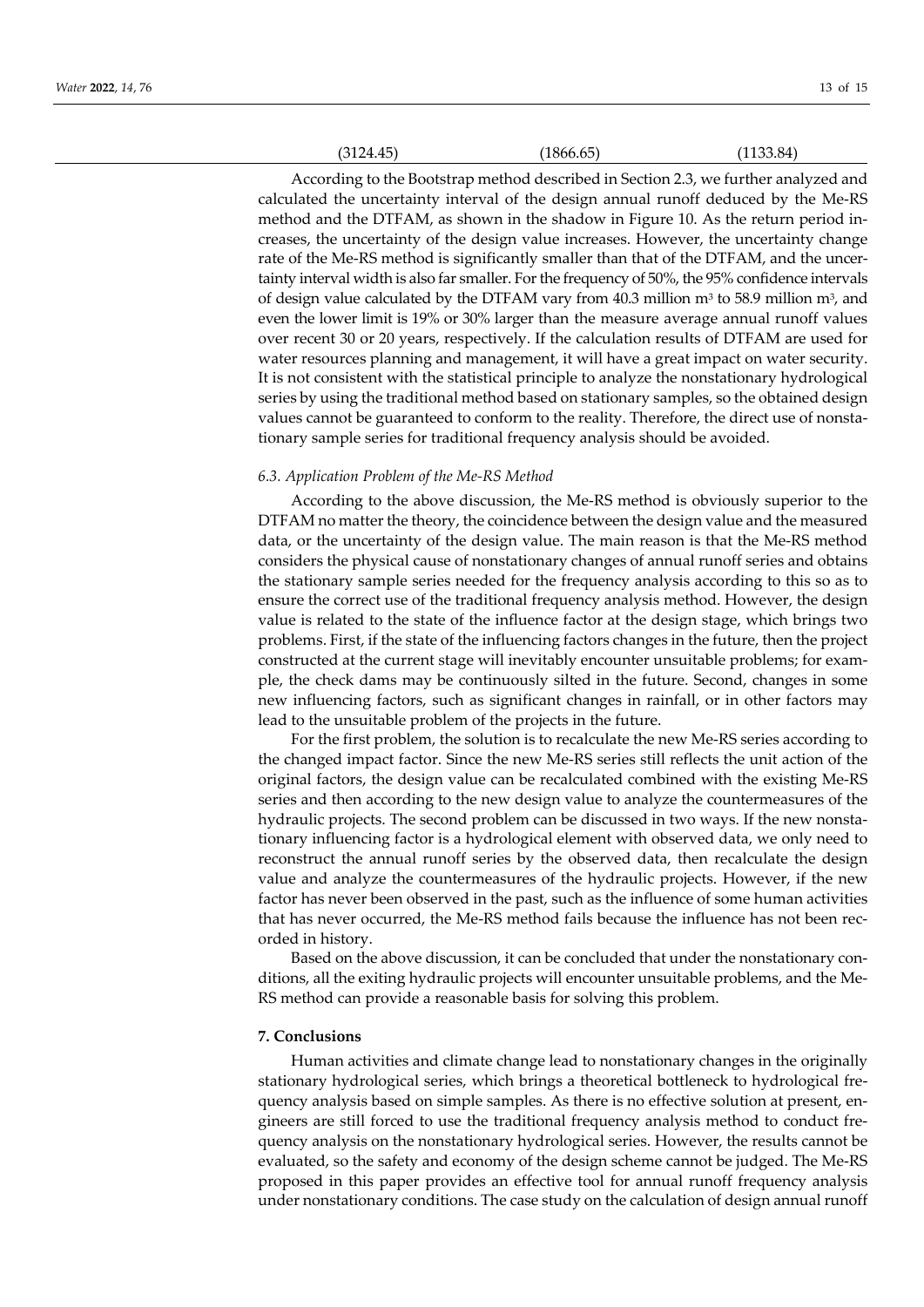in JRB shows that compared with the directly frequency analysis of the nonstationary hy‐ drological series, the Me‐RS method not only has theoretical support, but also the obtained design values are consistent with the actual condition and has much smaller uncertainty. Furthermore, the Me‐RS method can consider not only the current design conditions but also the future design conditions.

The traditional frequency analysis method is mature in theory and has been tested by engineering practice, while the Me-RS method can achieve good effect because it combines physical cause (Mechanism function) with statistical theory and establishes the Me‐ RS function according to the Mechanism function of the influence factor, obtains a station– ary Me‐RS series, and ensures the correct use of the traditional frequency analysis method. It is not consistent with the statistical principle to analyze the nonstationary hydrological series by using the traditional method based on stationary samples, so the obtained design values cannot be guaranteed to conform to the reality. Therefore, the direct use of nonsta‐ tionary sample series for frequency analysis should be avoided.

**Author Contributions:** Conceptualization, Y.Q.; methodology, Y.Q. and S.L.; analysis and calcula‐ tion, S.L.; writing—original draft preparation, S.L.; amending manuscripts, Y.Q.; visualization, S.L.; project administration, Y.Q.; funding acquisition, Y.Q. All authors have read and agreed to the published version of the manuscript.

**Funding:** This research was funded by National Natural Science Foundation of China, grant number 51679184.

**Data Availability Statement:** The data presented in this study are available on request from the corresponding author.

**Acknowledgments:** The field survey of this investigation was carried out as an activity of the Yulin Water Authority of Shaanxi Province, and Yulin Hydraulic engineering design Team for the hydrologic manual revision. Moreover, the observed data were obtained from the team. We would like to express our gratitude and thank all who supported us in this research.

**Conflicts of Interest:** The authors declare no conflict of interest.

# **References**

- 1. Li, S.; Qin, Y.; Song, X.; Bai, S.; Liu, Y. Nonstationary frequency analysis of the Weihe River annual runoff series using de‐ nonstationarity method. *J. Hydrol. Eng.* **2021**, *26*, 04021034, https://doi.org/10.1061/(ASCE)HE.1943‐5584.0002125.
- 2. Zhang, Q.; Singh, V.P.; Sun, P.; Chen, X.; Zhang, Z.; Li, J. Precipitation and streamflow changes in China: Changing patterns causes and implications. *J. Hydrol.* **2011**, *410*, 204–216, https://doi.org/10.1016/j.jhydrol.2011.09.017.
- 3. Milly, P.C.D.; Dunne, K.A.; Vecchia, A.V. Global pattern of trends in streamflow and water availability in a changing climate. *Nature* **2005**, *438*, 347–350, https://doi.org/10.1038/nature04312.
- 4. Milly, P.C.; Betancourt, J.; Falkenmark, M.; Hirsch, R.M.; Kundzewicz, Z.W.; Lettenmaier, D.P.; Stouffer, R.J. Stationarity is dead: Whither water management? *Science* **2008**, *319*, 573–574, https://doi.org/10.1002/2015WR017408.
- 5. Strupczewski, W.G.; Singh, V.P.; Feluch, W. Non-stationary approach to at-site flood frequency modelling I. Maximum likelihood estimation. *J. Hydrol.* **2001**, *248*, 123–142, https://doi.org/10.1016/S0022‐1694(01)00397‐3.
- 6. Strupczewski, W.G.; Kaczmarek, Z.; Feluch, W. Non‐stationary approach to at‐site flood frequency modelling II. Weighted least squares estimation. *J. Hydrol.* **2001**, *248*, 143–151, https://doi.org/10.1016/S0022‐1694(01)00398‐5.
- 7. Strupczewski, W.G.; Singh, V.P.; Mitosek, H.T. Non-stationary approach to at-site flood frequency modelling III. Flood analysis of Polish rivers. *J. Hydrol.* **2001**, *248*, 152–167, https://doi.org/10.1016/S0022‐1694(01)00399‐7.
- 8. Vogel, R.M.; Yaindl, C.; Walter, M. Nonstationarity: Flood magnification and recurrence reduction factors in the United States. *J. Am. Water Resour. Assoc.* **2011**, *47*, 464–474, https://doi.org/10.1111/j.l752‐1688.2011.00541.x.
- 9. Zeng, H.; Feng, P.; Li, X. Reservoir flood routing considering the non‐stationarity of flood series in north China. *Water Resour. Manag.* **2014**, *28*, 4273–4287, https://doi.org/10.1007/s11269‐014‐0744‐6.
- 10. Rigby, R.A.; Stasinopoulos, D.M. Generalized additive models for location, scale and shape. *J. R. Stat. Soc. Ser. C* **2005**, *54*, 507– 544, https://doi.org/10.1111/j.1467‐9876.2005.00510.x.
- 11. López, J.; Francés, F. Non‐stationary flood frequency analysis in continental Spanish rivers, using climate and reservoir indices as external covariates. *Hydrol. Earth Syst. Sci.* **2013**, *17*, 3189–3203, https://doi.org/10.5194/hess‐17‐3189‐2013.
- 12. Xiong, L.; Jiang, C.; Du, T. Statistical attribution analysis of the nonstationarity of the annual runoff series of the Weihe River. *Water Sci. Technol.* **2014**, *70*, 939–946, https://doi.org/10.2166/wst.2014.322.
- 13. Salas, J.D.; Obeyskekera, J. Revisiting the concepts of return period and risk for non‐stationary hydrologic extreme events. *J. Hydrol. Eng.* **2014**, *19*, 554–568, https://doi.org/10.1061/(ASCE)HE.1943‐5584.0000820.